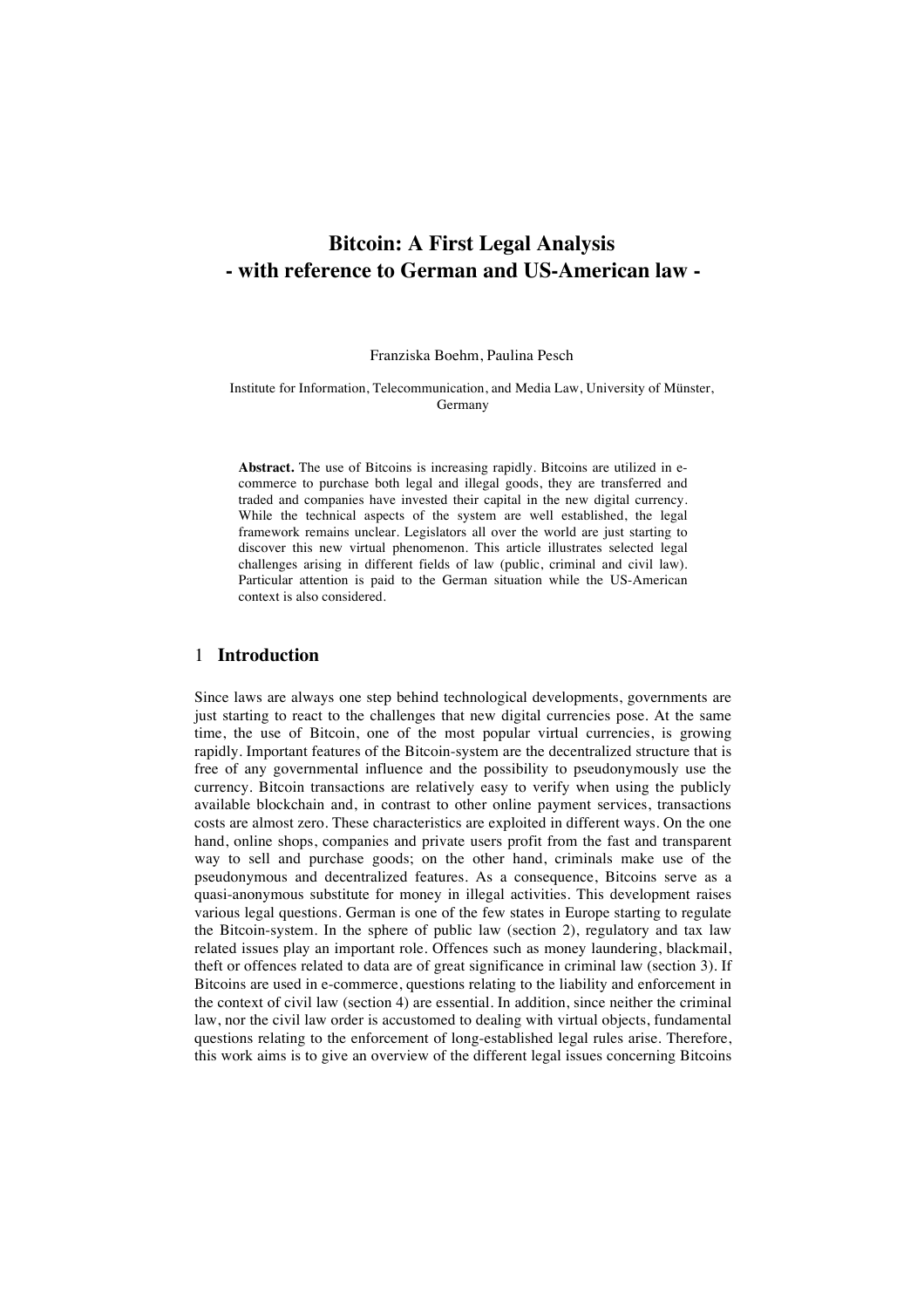under German (and to a lesser extent US-American) law, thereby illustrating the immense need for legal research. The article also shows first initiatives regulating Bitcoins in Germany.

# **2 Public Law**

Public law typically establishes rules for the relationship between the government and its citizens. Since Bitcoins serve as an alternative currency and individual usage of Bitcoins has increased, administrations have begun, after a period of uncertainty, to see the need to regulate and supervise the Bitcoin-system. As every Bitcoin user is a potential taxpayer and trading platforms earn money with Bitcoin-transactions, Bitcoins raise important issues for public law, especially in the fields of regulatory and tax law.

#### **2.1 Licensing Requirement**

The initial question that must be posed in Bitcoin regulation is whether Bitcoin trading platform operators must be licensed by financial supervisory agencies. The state of New York, for instance, plans to introduce so a called BitLicence for companies trading with Bitcoins [1, 2]. The license should protect consumers from online-fraud and improve control over money-laundering activities related to Bitcoins.

In Germany, virtual currency regulation already exists and follows from § 32 Section 1 of the German Banking Act (Kreditwesengesetz). According to this rule any person who conducts *banking business or financial services* for commercial purposes in Germany needs a written authorization by the German Federal Financial Supervisory Agency (GFFSA). The German Banking Act defines what falls under the category of financial services (§ 1 Sections 1a and 2). The Act specifically lists issuing and accepting of financial instruments as a financial service. Financial instruments include so called "Units of Account" (Rechnungseinheiten). In consequence, the GFFSA has classified "digital currencies", in particular Bitcoins, as units of account in the sense of the German Banking Act. In addition, the agency [3] and some regional courts [4] have expressed the opinion that companies need not to have their place of business in Germany, but that serving German customers would make the licensing requirement applicable. Hence commercial Bitcoin platform operators – at least those established in Germany and/or those serving German customers – need a license from the GFFSA under German law. Conducting financial services without the required license is punishable with imprisonment or a fine (§ 54 Section 1 Nr. 2 of the German Banking Act). In conclusion, in Germany the need for a license is directly derived from already existing laws. That is due to the fact that the German Banking Act's definitions are very broad and abstract leaving room for the inclusion of new developments such as virtual currencies. Thus the establishment of new rules for the licensing of Bitcoin businesses is not necessary under German regulatory law.

In the US – after a heated discussion [5] about the lawfulness of Bitcoins  $[6, 7]$  – Bitcoin services have been deemed subject to regulation. While, as mentioned above,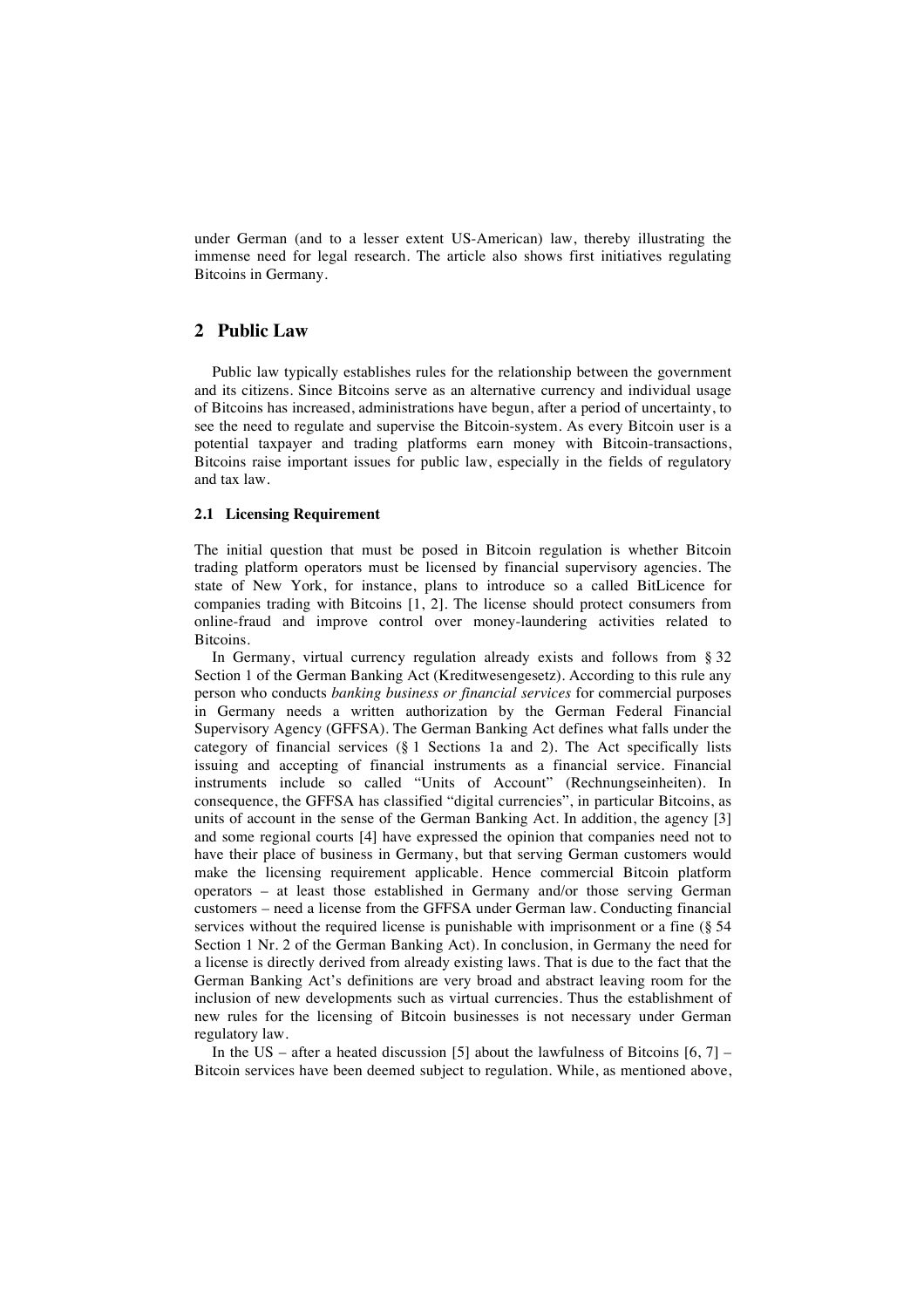the New York State Department of Financial Services is intensively considering the introduction of a special BitLicense for all businesses operating (primarily) with decentralized virtual currencies,[8, 9] there are already some legal rules in place that establish a licensing requirement for money transmitters. These rules can be used to control Bitcoin services.

Money transmitters are regulated under federal law as well as under state law in the US. Federal law includes a registration requirement for money transmitting services due to 31 U.S. Code § 5530. Thus Bitcoin services have to register with the Financial Crimes Enforcement Network (FinCEN), if they fall under the category of money transmitters in the sense of the provision. FinCEN does not differentiate between transmitters of official currencies on the one hand and Bitcoin transmitters on the other, hence affirming a registration requirement [10, 11].

Whereas US federal law does not go beyond the need for a registration, additional licensing requirements stem from US state laws [12] causing two big problems. The first problem relates to unclear definitions of the term money transmitter in state law. Therefore it is quite difficult to identify which licensing requirements actually apply to a single Bitcoin business [12]. The bigger issue is that a money transmitter probably needs a license in every state in which it offers its services [12]. The latter issue arises on the international level too, because companies offering services on the internet have to comply with diverse legal orders. The German authority for instance, takes the view that conducting financial services in Germany means offering financial products to German citizens, no matter where the company is actually located. However, discussion surrounding this question has been controversial, particularly in view of the extraterritorial effect that such an opinion involves [13].

Given the above, Bitcoin services fall under licensing provisions of both legal orders. In the US, as well as in Germany, governments are keen to license Bitcoin transactions, mainly to control (and survey) the transfer of money.

#### **2.2 Tax Law Related Questions**

The rapid rise of the Bitcoin exchange rate guaranties increasing attention from tax authorities. The following two situations are of particular concern:

First, financial authorities may have an interest in the taxation of earnings denominated in Bitcoin, though tax policy and laws are not necessarily designed to take account of virtual profits. As Bitcoins are not recognized as traditional money, tax authorities are forced to develop new definitions to categorize Bitcoin revenue as taxable. Due to this "definition gap", German tax authorities classify Bitcoins as an "economic asset" (Wirtschaftsgut) that is then subject to the income tax according to §§ 22, 23 of the German Income Tax Act (Einkommenssteuergesetz). In the US the Internal Revenue Code (IRC) includes the basic rules for taxation. According to Section 61 of the ICR "gross income means all income from whatever source derived". Thus, the term "income" comprises various activities leading to an increase in wealth. In light of this, Bitcoins might be subject to the rules of the IRC [14]. Similar to the German understanding, income includes any economic value received, irrespective of the form (virtual or physical existent) of that income.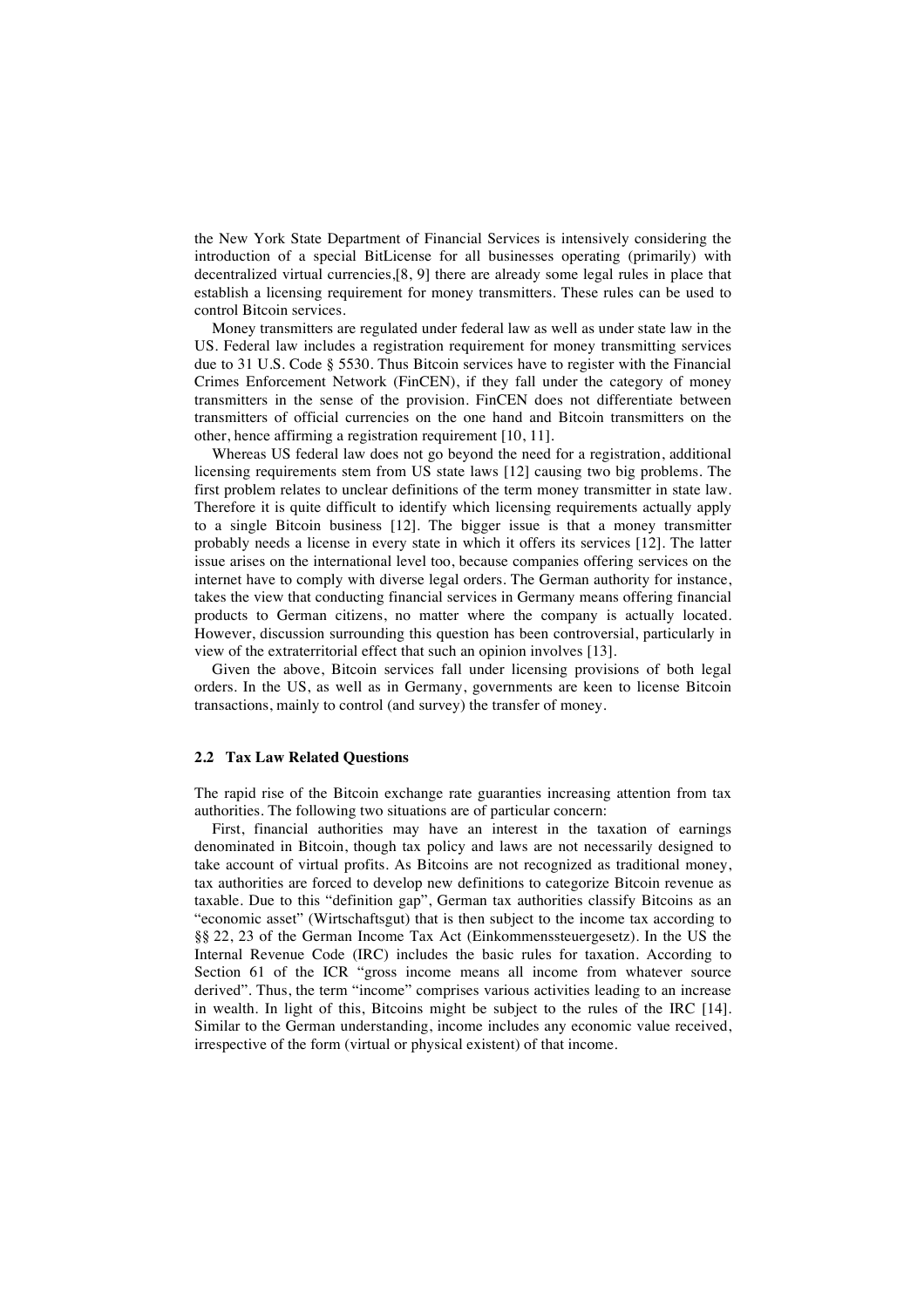Second, sales taxes on profits of Bitcoin-transactions are also discussed in academia. In Germany, the distinction between private and commercial transactions plays a crucial role. Only transactions and online trading on a commercial basis are usually subject to sales tax, according to § 1 of the German Sales Tax Act (Umsatzsteuergesetz). Non-commercial users, when using Bitcoins as a method of payment or even in context with transactions of large Bitcoin exchange platforms such as Mt. Gox, are not obliged to pay sales tax.

In the US, the question of sales tax on Bitcoin-transactions is currently subject to discussion. However, a final decision has not been reached yet.

Bitcoins can be classified as "income" under US law [15]. General taxation of Bitcoin revenue depends on whether Bitcoins are seen as property or as currency [15]. Quite recently the Internal Revenue Service (IRS) decided to treat Bitcoin as property [16].

In both legal systems regulation and taxation requirements increase. Beyond these legal questions, authorities face difficulties in detecting taxable Bitcoin transactions and identifying the taxable persons, but this is this problem is of a practical rather than legal nature.

# **3 Criminal Law**

In the context of criminal law, Bitcoins are often used as a method of payment to disguise the origin of money illegally obtained. Bitcoin wallets also offer the possibility to receive payments more anonymously than transfers between normal bank accounts. Additionally, since Bitcoins, like any other virtual currency, can be used to purchase goods (in e-commerce or offline), they can be the target of criminal activities. However, as Bitcoins only exist in the virtual sphere, it is difficult to apply traditional criminal law provisions in this special context.

#### **3.1 Bitcoins as a Substitute for Money**

The pseudonymity of Bitcoin transactions makes it an attractive tool criminals can use for illegal activity. In comparison with regular money, the advantages of Bitcoins are twofold: there is neither a need to be personally present when receiving money, nor it is necessary to use bank accounts that are controlled and enable identification. The transfer of Bitcoins, sometimes after having used Bitcoin-mixers, is much harder for law enforcement to verify and control than the use of a normal bank account, even if an intermediary is used. Due to these characteristics, the use of Bitcoins – especially as a method of payment in the online environment or when buying illegal goods via anonymous networks – is becoming more and more popular.<sup>1</sup> In addition, criminals use Bitcoins increasingly often as a method of payment when blackmailing individual computer users, companies or even public authorities [17, 18]. For instance, criminals install malware on computers via email attachments. The virus then hinders the

 $1$  The best-known example is Silkroad, where drugs and other illegal commodities where sold until the shut-down in October 2013. Successor platforms already exist.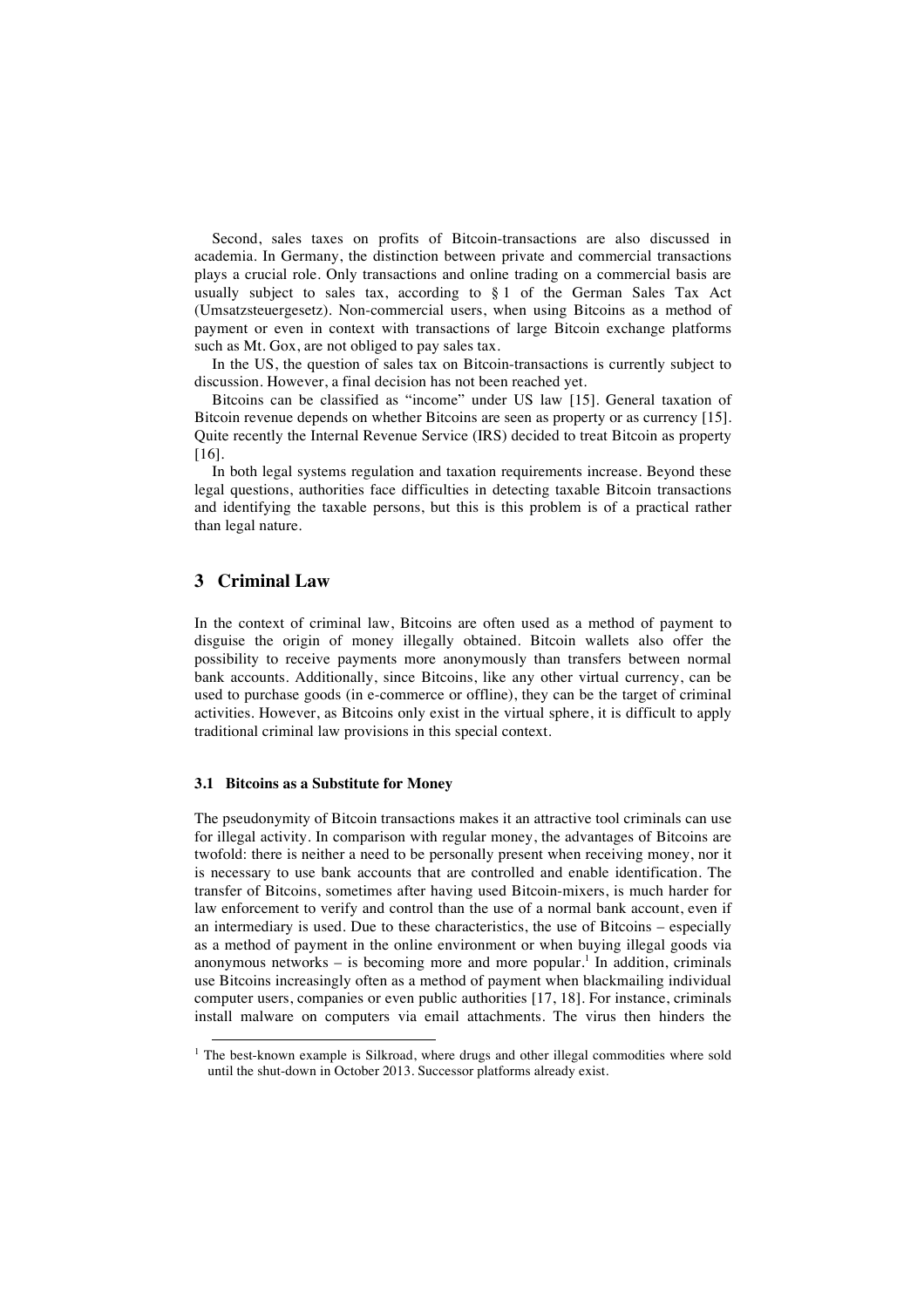affected persons' access to their data unless a ransom (of Bitcoins) is paid. The requested sum is usually not a very high one, thus many users decide to pay instead of waiting for the police to solve the problem. Another way could be a DDoS-attack of a website, in particular one that generates profits like an online shop. Recently, due to the rapid growth of the Bitcoin exchange rate, criminals even decided to reduce the sum to be paid [19].

Usually, when Bitcoins are used as a substitute for money, criminal law provisions are applicable without any difficulties. Under German law the relevant crimes like fraud (§ 263 German Criminal Code) and blackmail (§ 253 German Criminal Code) specify any pecuniary loss [20] (Vermögensschaden/-nachteil) on the part of the victim whether it is a loss of official money or any other values such as Bitcoins. The US federal legal situation is quite similar. Blackmail for instance requires that the offender "demands or receives any money or other valuable thing" (18 U.S. Code § 873). Bitcoins can be easily classified as "other valuable thing".

#### **3.2 Money Laundering**

Bitcoins are suspected of being utilized in money laundering [21]. It is possible to exchange money coming from illegal activities for Bitcoins and then disguise the origin of this money again, for instance with the help of Bitcoin-mixers.2 Different features of the Bitcoin-system play a role in this context: The traceability of Bitcointransfers is complicated and therefore it is very challenging for law enforcement to verify the origins of Bitcoins. Users can create a new password for each Bitcointransaction and are able to use a new synonym and randomly generate various new keys for transactions. In addition, due to its decentralized structure there are no general reporting duties that apply to the Bitcoin-system. While banks have to report to supervisory authorities and their financial operations are closely supervised<sup>3</sup>, Bitcoin transactions remain far less controlled.

Some specific events have aroused the suspicion that Bitcoins have been used to launder illegal money from tax offences. The most famous example is the very fast rise of the Bitcoin-exchange rate shortly before the compulsory bank levy on Cypriot capital in March 2013 [22, 23]. At that moment, the Bitcoin exchange rate doubled within a few days and has not fallen beneath that value since. One explanation for that rapid rise could be the attempt of bank account holders to exchange their money into a seemingly anonymous currency to disguise the origin of that money and protect it from financial authorities. While this incident shows that Bitcoins can be potentially used for money laundering purposes, the liability for such an offence according to national law provisions is far from clear.

Under German law, one of the meanings of money laundering is – concealing the origin of an economic asset obtained through unlawful action(s) (§ 261 German Criminal Code). The term economic asset is traditionally understood as tangible thing or as right which has a value [24]. Traditional money or jewelry etc. fall under this

<sup>&</sup>lt;sup>2</sup> Bitcoin mixers are tools that allow to disguise the original source of Bitcoins.

<sup>3</sup> Compare the US-supervision of bank transfers via the control of the SWIFT system: EU/US SWIFT Agreement of 1 August 2010.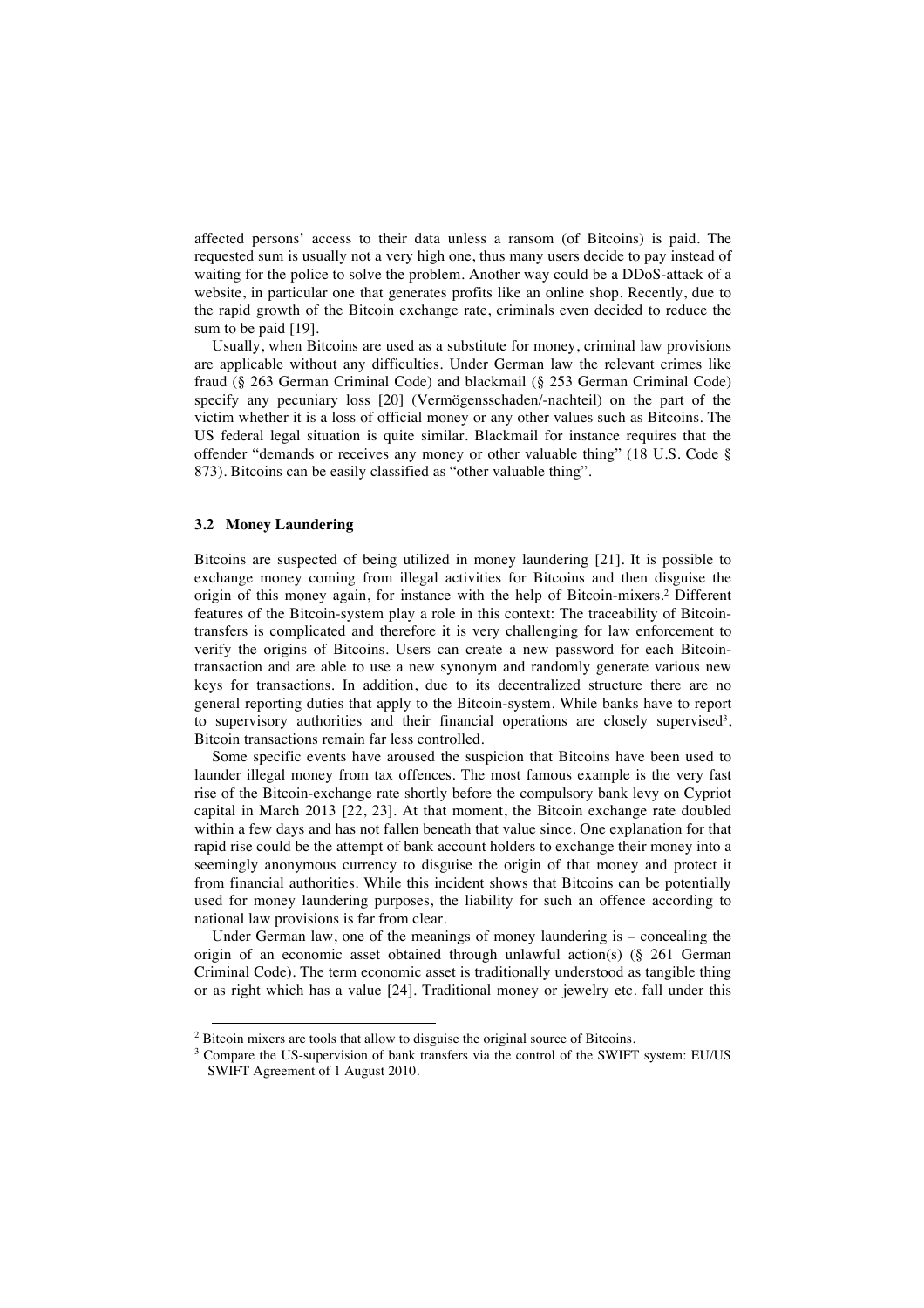term without any difficulties. If bank notes are obtained of an unlawful action in the meaning of the provision, for example they are stolen, concealing their origin is punishable as money laundering. However, buying Bitcoins with stolen money to conceal its origin can only be money laundering if Bitcoins can be classified as economic assets in the sense of the provision. Bitcoins do not fall under the traditional understanding of this term, but one could argue that this term has to be interpreted in a broader sense [25, 24], since it corresponds with the spirit and the purpose of law to cover anything which has a value. In addition, when comparing Bitcoins to other money-laundering tools, it is possible to draw parallels to book money (Buchgeld) that similar to Bitcoins exists only in a virtual sphere and is subject to the German money laundering provision. However, an official authority has not yet recognized this interpretation.

In the US, there is currently a discussion whether Bitcoin developers, e-wallet holders or Bitcoin users have to comply with the Bank Secrecy Act (BSA) and the regulations passed by the Financial Crimes Enforcement Network (FinCEN) [5]. The US American Federal Money Laundering Provision (18 U.S. Code § 1956) includes a term that leads to similar problems as those from German provision. Object of money laundering is "property derived from an unlawful act" which leads to the question if Bitcoins are property. Unlike in Germany<sup>4</sup>, the US-American understanding of property covers also intangible goods that could apply to Bitcoin. This question is related to the discussion of virtual property and virtual items in online games like World of Warcraft [26], but has not been clarified yet. Though, as in Germany, the spirit and purpose of the US money laundering provision is an argument for a broad interpretation of the term property including virtual items such as Bitcoins.

#### **3.3 Offences Related to Data (Cyber Crime)**

The creation of new Bitcoins requires an increasingly large amount of computing power. As a consequence, high electricity use and costly hardware has made mining new coins quite expensive. However, the situation is drastically altered if others bear the mining cost. One possibility is using botnets to support the generation of new Bitcoins through the secret use of infiltrated computers to aid in the mining process [27]. Another possibility to illegally use Bitcoins is to exchange Bitcoins against botnets conducting a dDos-attack.<sup>5</sup> Of course, the construction of botnets is subject to criminal law provisions, but most provisions relate to computer fraud or other data related crimes [28]. Both legal systems the German and the American, punish such computer crimes irrespective of the exact purpose (obtaining official money or Bitcoins or something else) behind them.<sup>6</sup> However, the enforcement of such provisions is time-consuming and difficult due to the quasi-anonymous features of the Bitcoin-System as described above.

 <sup>4</sup> Property ('Eigentum') in the meaning of § 903 German Civil Code (BGB) only relates to physical/tangible objects ('Sachen', § 90 German Civil Code).

<sup>5</sup> For example: http://www.hackforums.net/.

<sup>6</sup> Compare §§ 202a ff. §§ 303a ff. German Criminal Code and 18 U.S. Code § 1030.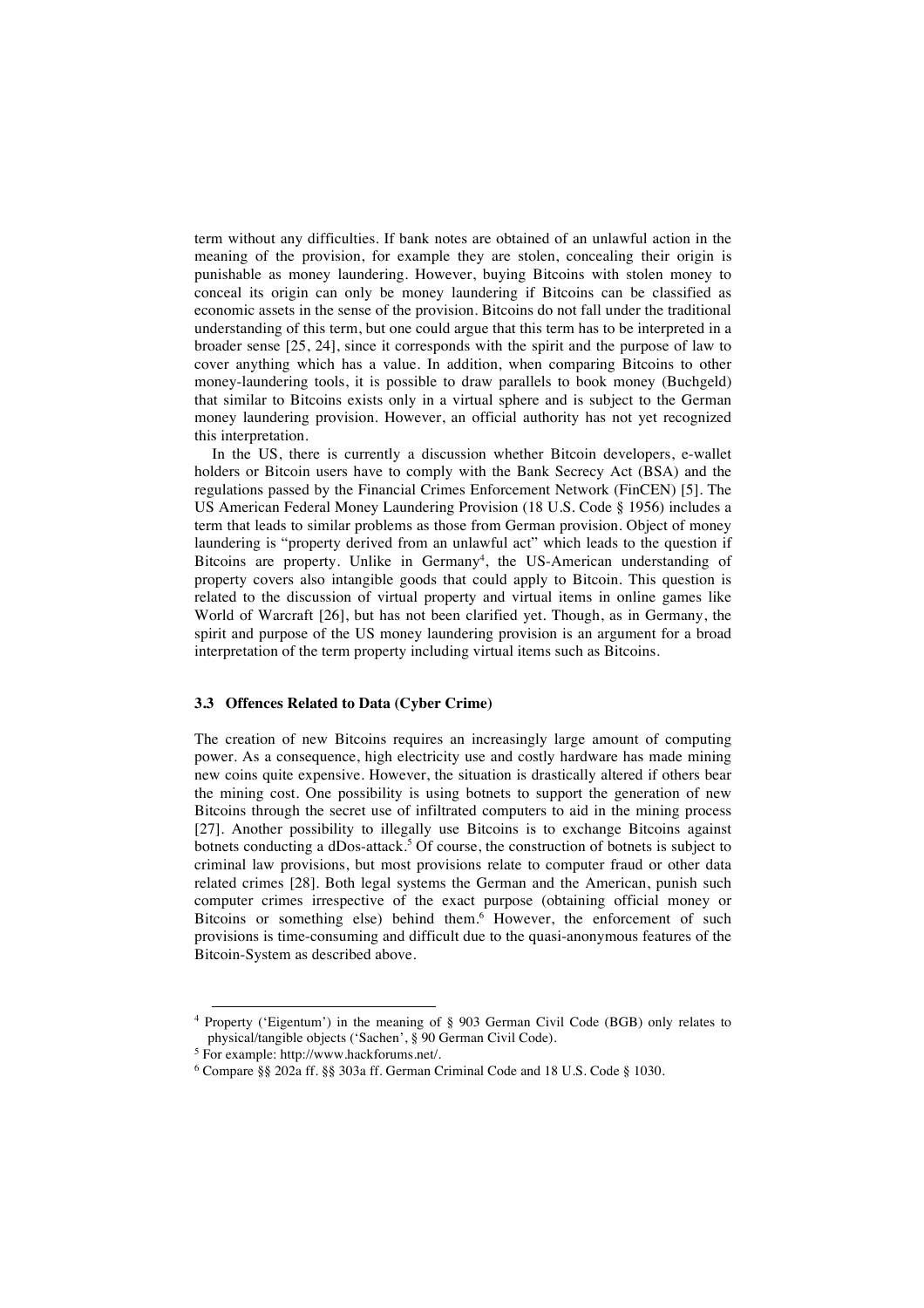#### **3.4 "Theft" of Bitcoins?**

If Bitcoins or Bitcoins users are the target of criminal activity, such as theft, the application of traditional criminal law provisions is not straightforward and legal recourse is unclear. Bitcoins are computer-generated and not physically existent. Such kind of immaterial object is not automatically part of national provisions protecting against theft. In Germany, for instance, only physical objects can be the object of theft [29]. Other provisions protect against the manipulation of data or computer fraud (§§ 202a et seq. and 303a et seq. German Criminal Code), but such provisions were not necessarily designed to cover theft of virtual goods. § 303a of the German Criminal Code, which protects the integrity of data, is occasionally used as alternative to prosecute such offences. Due to this uncertainty, there are very few cases available that demonstrate how the theft of virtual objects would be prosecuted [30]. Apart from such practical difficulties in enforcement, the features of Bitcoins lead to problems relating to the application of basic criminal law rules. However, the theft of virtual goods is growing and this development is profoundly challenging traditional criminal law.

In the US, state law defines theft. For instance, Article 155 New York Penal Law, punishes the stealing of property. As already seen in the context of money laundering the status of virtual goods as property has been discussed but not answered yet. This problem exists under various legal systems. In the Netherlands, usually very progressive in the field of internet law, the Supreme Court classified virtual goods as property and sentenced a teenager for stealing virtual money and virtual goods in the online fantasy role playing game Runescape [31]. Some single US courts have the tendency to appreciate virtual property as well [32, 33], nonetheless the protection against theft of Bitcoins is still unclear.

To give an interim result, criminal law provisions in the US and Germany can only apply to Bitcoins, if their scope is extended. One main problem in this regard seems to be the virtual nature of Bitcoins. If provisions, such as the German theft provision, do not allow for such extensions, other provisions have to be designed to cover these cases.

## **4 Civil Law**

Similar to criminal law, classifying Bitcoins under German civil law is also difficult due to their virtual nature. The German civil law system distinguishes special categories of objects, which can be covered by rights, namely physical objects, claims and a strictly limited [34] number of other immaterial goods (IP rights). However, Bitcoins are neither physical objects nor are they claims because there is no issuer and a Bitcoin's value is not covered by any guarantees.

The only possible approach to classify Bitcoins under the currently existing list of IP rights is the German Copyright Act. This act protects works which represent a personal intellectual creation (§ 2 of the German Copyright Act (Urheberrechtsgesetz)), and contains special rules for the protection of software (§ 69c of the German Copyright Act). But Bitcoins are neither a personal intellectual creation (but the result of a software process) nor software (just the Bitcoin protocol is software). German civil law does not include any rules for the property of virtual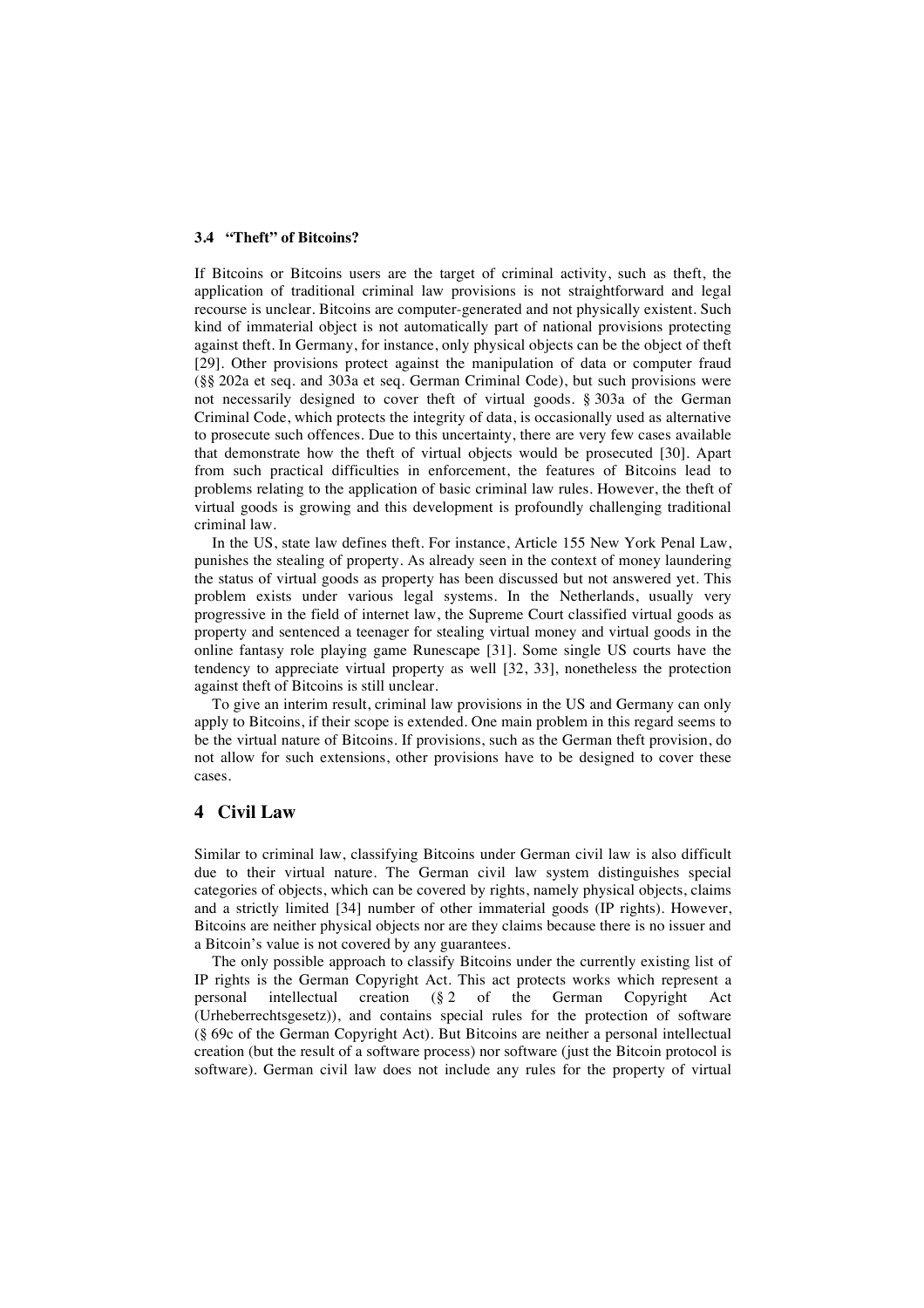goods comparable to the rules about exclusive property rights over physical objects. Given the analysis above, there does not seem to be a proper place for Bitcoins in the German legal system.

Nevertheless the Bitcoin system plays a vital and growing role in online trading. The number of Bitcoin users who mine, buy, hold and sell Bitcoins is increasing. And more and more e-commerce shops accept Bitcoin payments. But all participants are confronted with considerable legal uncertainty, as described below.

# **4.1 E-commerce**

Since Bitcoins are used in e-commerce the following questions arise: Which types of contracts exist between the parties of a Bitcoin transaction and which legal norms are applicable? Is there a repayment claim in the case of dispute? And what impact does the use of intermediaries have on the legal classification? The answers to these questions are difficult to find, in particular since German civil law is quite complex.

First of all it has to be clarified that contracts which include Bitcoin transactions generally are legally effective in accordance with the fundamental principle of contractual freedom. But to answer the questions raised here it is necessary to identify the legal nature of Bitcoin contracts.

If somebody buys a product in exchange for money this is classified as a contract of sale. It seems obvious this would cover a typical purchase paid for with Bitcoin. But a closer look at the legal norm that defines contracts of sale under German law (§ 433 of the German Cilvil Code (Bürgerliches Gesetzbuch)) yields a different conclusion. It defines a contract of sale as a contract that includes the duty to transfer the ownership of a movable thing<sup>7</sup> in exchange for *monetary* payment [35]. Therefore this designation does not apply because Bitcoins cannot be classified as money that is meant to be an official currency. It is characteristic of money that it is linked with a general duty of acceptance.8 But nobody is required to accept Bitcoins as payment instead of traditional money.

The situation in which somebody buys Bitcoins in exchange for money cannot be classified as a conventional contract of sale either because Bitcoins are not movable (physical) things; however, German law equates the sale of rights to the sale of movable things (§ 453 of the German Civil Code). So the rules about contracts of sale would be applicable to the discussed constellation if Bitcoins were rights. Right in this case is defined as an individual's power to require an action or an omission from somebody else. Examples are pecuniary claims or copyrights. However, Bitcoins cannot be classified as rights. A Bitcoin is not a claim and in particular there is no one who is required to take Bitcoins in exchange for money or who grants Bitcoins a certain value. One cannot have a copyright in Bitcoins either. And one cannot own them in the sense of having an exclusive right.

 <sup>7</sup> The US federal Uniform Commercial Code (U.C.C. Article 2 § 2-106) and the United Nations Convention on the Sale of Goods (Article 1 Section 1) are only applicable to the sale of movable things, too.

<sup>8</sup> In Germany § 14 Section 1 of the German Federal Bank Act classifies the Euro as legal tender. US American Law classifies United States coins and currency as legal tender in 31 USC § 5103.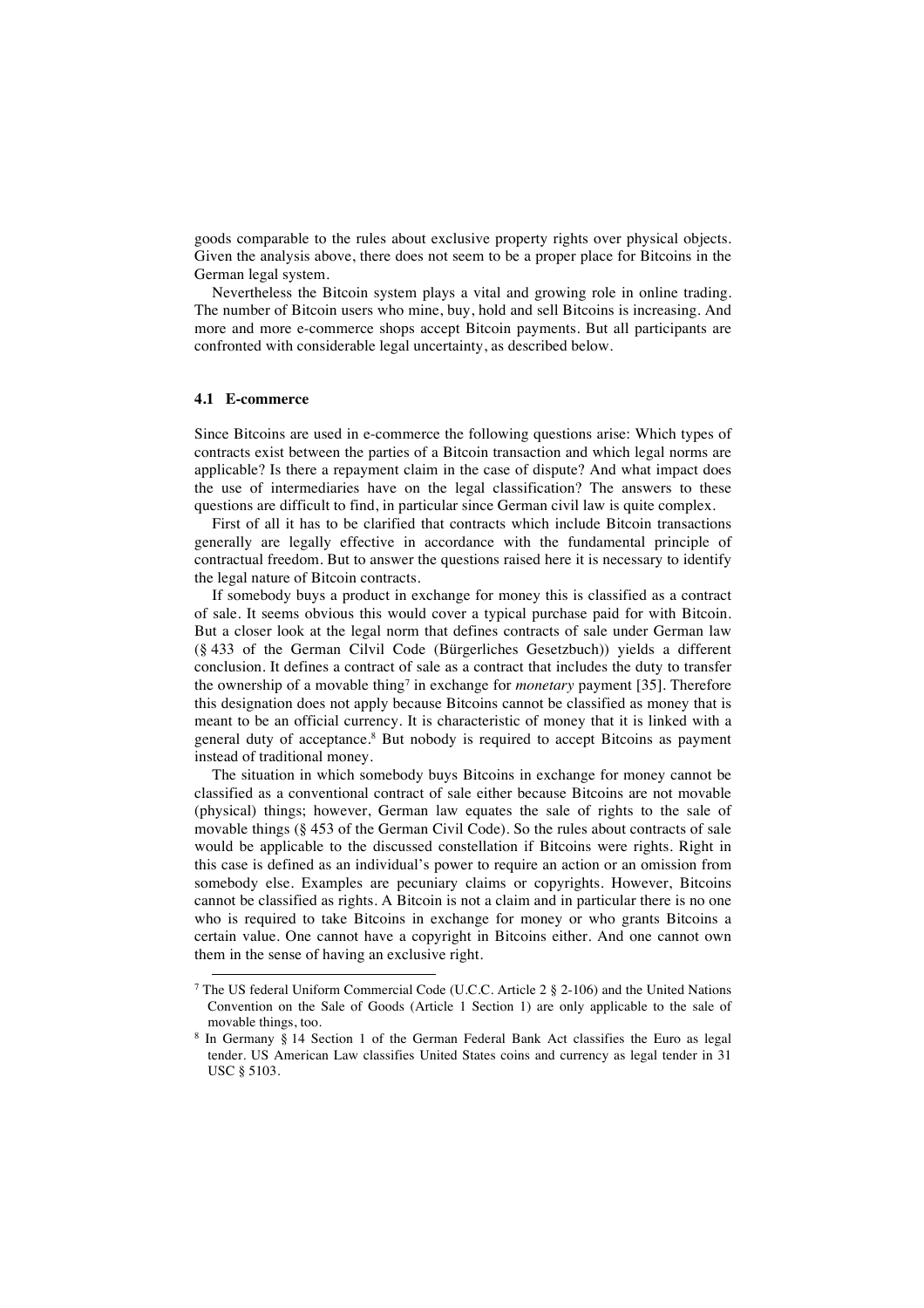Another solution seems to be the classification as a contract of barter [36]. German law equates such contracts to contracts of sale (§ 480 of the German Civil Code). Contracts of barter can include the exchange of movable things and rights [37, 38]. According to a very broad understanding [39], this can encompass other miscellaneous assets of value that can be legally transferred as well. However, in situations in which Bitcoins are exchanged against money, barter contracts are not applicable, since only exchanges not involving money can be classified as barter contracts. The legal situation in the USA is similar. Barter contracts, which are covered under the American Uniform Contract Code (UCC), are contracts of exchange without the use of money as well [40].

It could be argued, that the transfer of Bitcoins should be handled as an "atypical work and service contract" [41]. This contract, correctly worded, would require the successful transfer of Bitcoins and not merely the attempt to transfer them. This stipulation however, does not help with the issue of contracts that deal with the purchase of physical goods using Bitcoins.

### **4.2 Liability**

One fundamental question concerns ensuring that the contractual risks are properly balanced between merchant and customer. What happens in the case of data loss or data misuse? To answer these questions it is necessary to classify the legal nature of Bitcoins and the contracts that include them. As mentioned above, there is currently no viable solution to this problem. Since one could nonetheless make a binding contract involving Bitcoins, even without classifying the type of contract, one could ask why the classification of contracts is important anyway. Under German law the identification of the contractual type is essential for the identification of the relevant liability rules, since there are special rules (about liability, consumer protection etc.) for certain types of contracts. And if any of these special rules are applicable, general rules are not. For this reason liability issues will remain unclear as long as the contractual type is not classified.

Moreover Bitcoin users face a couple of practical problems respective to the enforcement of any claims. One example is the irreversibility of transactions. Bitcoin shares this feature with some other payment methods, indeed, but in contrast to these other (central) payment methods there is no central instance who can execute a reverse transaction in cases of mistakes. Thus, the payer carries the risk of transferring Bitcoins to an unknown payee or a wrong public key.

#### **4.3 Enforcement/Foreclosure**

Finally the legal situation of Bitcoins in the field of enforcement is unclear. It has to be clarified whether and, if so, how a creditor can seize a debtor's Bitcoins (provided that he attains knowledge of it). The German Code of Civil Procedure includes a – conclusive – list of possible seizable assets.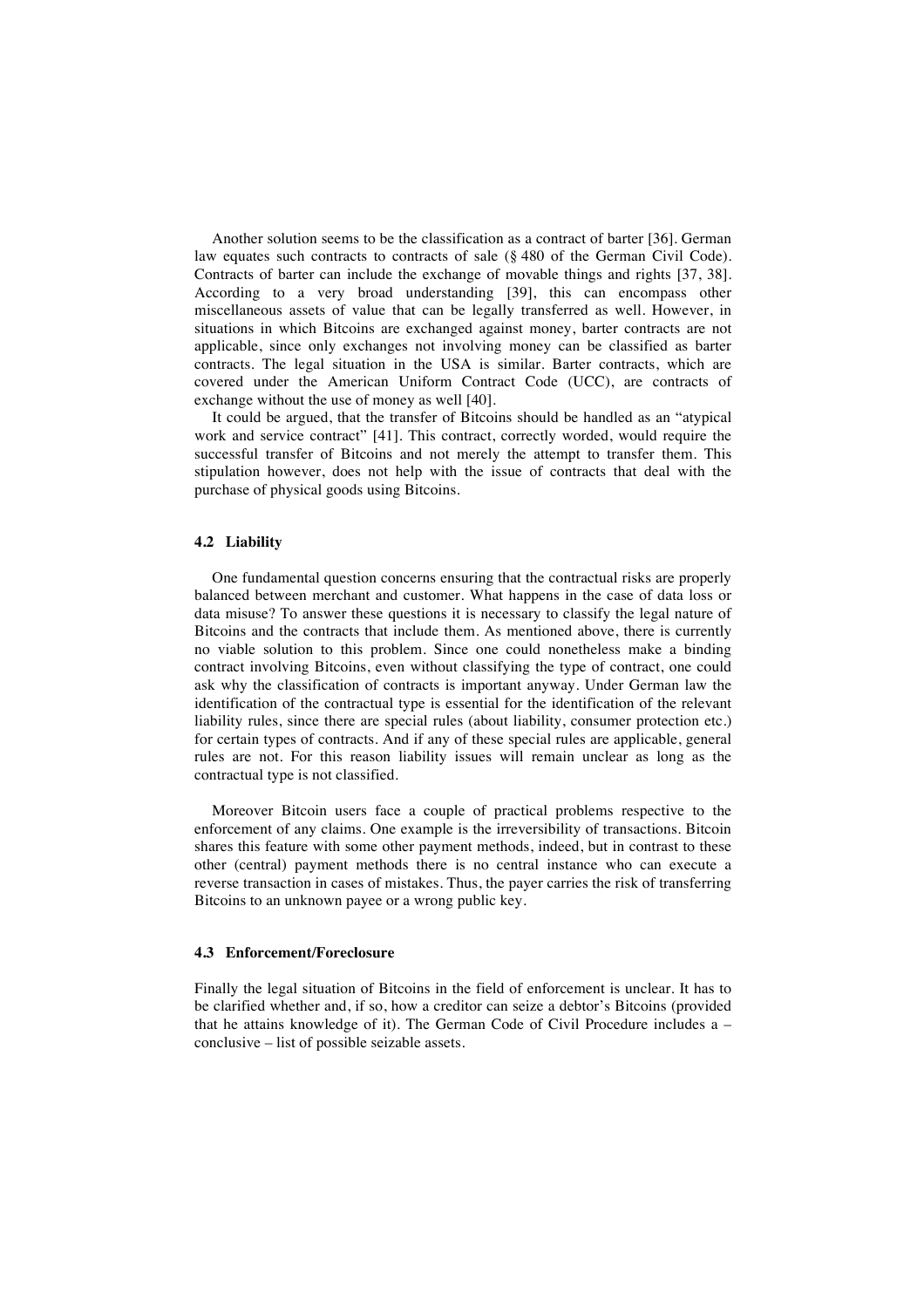First there exists the ability to seize (and transfer) monetary claims (§§ 829, 835 of the German Code of Civil Procedure). But, as mentioned above, Bitcoins are not claims so this legal rule is not applicable. German law also recognizes the ability to seize physical objects, but Bitcoins are not physical objects. Hence the right to seize the data storage medium on which the debtor's wallet is stored does not entitle the creditor to access and confiscate the Bitcoins connected to the wallet.

§ 857 of the German Code of Civil Procedure, which allows the seizure of "other pecuniary rights", suggests another possible type of seizure. This should serve as a catch-all provision but, as mentioned above, Bitcoins are not rights. So the legal status of Bitcoins in the area of enforcement remains uncertain as well. In US law, the nature of Bitcoins and the question of legal categorization in civil law related contexts seems to be just as challenging as in German law. It is, for instance, unclear whether Bitcoins are securities, commodities or a currency [5]. If they are a security, other regulations, "including general antifraud rules", would then be applicable [5]. Narrow definitions in both, German and US law, plus the technical features of Bitcoins currently lead to the mentioned enforcement difficulties.

#### **4.4 Common Law**

At first glance there seem to be similar problems in the field of Bitcoin contracts and e-Commerce under the US American system. But in contrast to Germany with its civil law system that is based on and bound to codified laws, the US legal system follows the common law approach that is based on case law therefore characterized by a higher level of flexibility. Thus, under US law, it is somehow easier to find solutions for the classification of Bitcoins and related issues without changing the existing law but through case-law. Before however such decisions are made Bitcoin suffers from the legal uncertainty under US law as well as under German law.

# **5 Conclusion**

It seems that current legal rules are not designed to handle a decentralized virtual currency like Bitcoins. Traditional laws lack the flexibility to adapt quickly to new technological contexts. The article illustrates that the virtual aspect of Bitcoins plays a crucial role. One could add that Bitcoins are just one example that shows the fundamental difficulties of the legal treatment of virtual objects. Data that only exist in a digital form is another prominent example. In Germany especially the criminal and civil law systems are by no means prepared for the challenges arising outside the traditional understanding of physically existent objects. In the US, the legal situation is also still unclear in large parts, but the flexible nature of case law reshapes the issues. So far, it appears that governments have been able to adapt to the characteristics of the Bitcoin-system and hence effectively regulate only in the context of regulatory and tax law. From the users' point of view, this development raises some concerns. There is a danger of imbalance, if only public law rules increase and civil as well as criminal law remain unable to adapt. Therefore, if the regulation of the Bitcoin-system increases, attention has to be paid to a balance between the different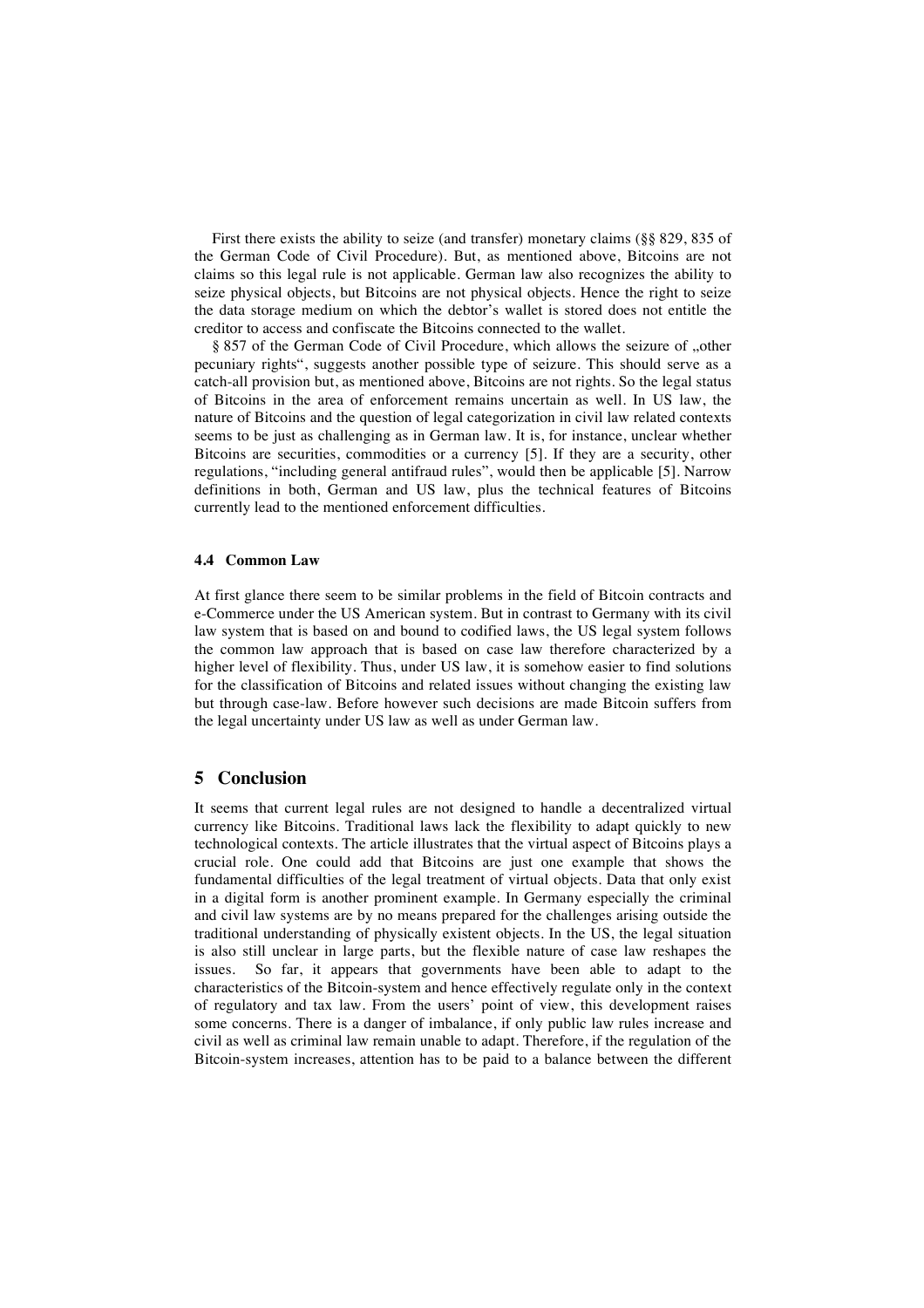interests at stake. Some of the other critical fields of legal regulation have been addressed in this article.

# References

- 1. Nathaniel Popper. Virtual Money Draws Notice of Regulators. http://dealbook.nytimes.com/2013/11/14/new-york-regulator-to-explore-Bitcoinlicense/?  $r=0$ , 2013.
- 2. Stephen Foley. New Yorks finance regulator voices backing for Bitcoins. Financial Times, http://www.ft.com/intl/cms/s/0/2b25c21c-88a9-11e3-9f48- 00144feab7de.html#axzz2ry3Inxz3, 2014.
- 3. BaFin. "Hinweise zur Erlaubnispflicht nach § 32 Abs. 1 KWG", p. 1, 2005.
- 4. Examples are: VG Frankfurt of 7.5.2004 Az. 9 G 6496/03, and of 11.10.2004 Az. 9 E 993/04 (V), and VGH Kassel of 21.1.2005 – Az. 6 TG 1568/04, and VG Frankfurt of 5.7.2007 – Az. 1 E 4355/06 (V).
- 5. Reuben Grinberg. *Hastings Science and Technology Law Journal*, Vol. 4:1, Bitcoin: An innovative Alternative Digital Currency, p. 182 et seq, 2012.
- 6. Nathaniel Popper. Regulators See Value in Bitcoin and Investors Hasten to Agree, http://dealbook.nytimes.com/2013/11/18/regulators-see-value-in-Bitcoinand-investors-hasten-to-agree/?\_r=0, 2013.
- 7. Max Raskin. U.S. Agencies to Say Bitcoins Offer Legitimate Benefits, http://www.bloomberg.com/news/2013-11-18/u-s-agencies-to-say-Bitcoinsoffer-legitimate-benefits.html, 2013.
- 8. Cameron Fuller. New York Bitcoin License? State Department of Financial Services Seeks Possible Regulation, http://www.ibtimes.com/new-york-bitcoinlicense-state-department-financial-services-seeks-possible-regulation-1551234, 2014.
- 9. Adrianne Jeffries. New York considers creating a 'BitLicense' for Bitcoin businesses, http://www.theverge.com/2014/1/28/5353806/new-york-isconsidering-bitlicense-bitcoin, 2014.
- 10. Guidance FIN-2013-G001 about the Application of FinCEN's Regulations to Persons Administering, Exchanging, or Using Virtual Currencies, http://fincen.gov/statutes\_regs/guidance/html/FIN-2013-G001.html, 2013.
- 11. Marco Santori. Bitcoin Law: What US businesses need to know, http://www.coindesk.com/bitcoin-law-what-us-businesses-need-to-know/, 2013.
- 12. Marco Santori. Bitcoin Law: Money Transmission on the state level in the US, http://www.coindesk.com/bitcoin-law-money-transmission-state-level-us/, 2013.
- 13. Reinfrid Fischer. In Karl-Heinz Boos, Reinfrid Fischer, and Hermann Schulte-Mattler, editors, Kreditwesengesetz, 4th Edition 2012, § 32, para 17.
- 14. Aleksandra Bal. *European Taxation*, July 2013, 351- 356, in particular 355.
- 15. Jennifer Isom. As Certain as Death and Taxes: Consumer Considerations of Bitcoin Transactions for When the IRS Comes Knocking, available at SSRN: http://ssrn.com/abstract=2365493 or http://dx.doi.org/10.2139/ssrn.2365493, p. 9 et seq, 2013.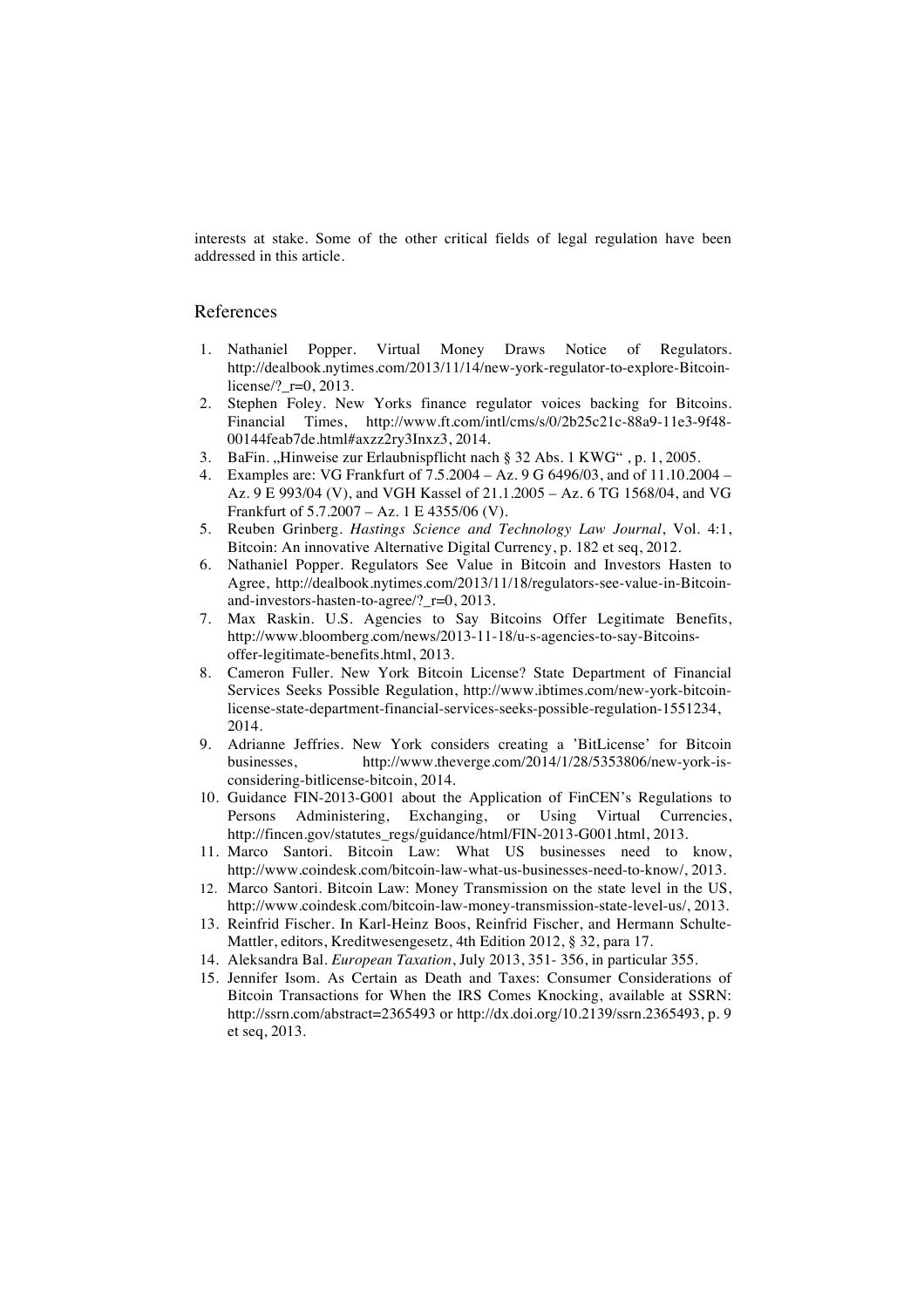- 16. Richard Rubin, and Carter Dougherty. Bitcoin Is Property, Not Currency, in Tax System: IRS. http://www.bloomberg.com/news/2014-03-25/bitcoin-is-propertynot-currency-in-tax-system-irs-says.html, 2014.
- 17. Iain Thompson. Cryptolocker infects cop PC: Massachusetts plod fork out Bitcoin ransom. http://www.theregister.co.uk/2013/11/21/police\_pay\_cryptolocker\_crooks\_to\_ge t\_their\_computers\_back/, 2013.
- 18. Richard Meusers. Erpressersoftware: US-Polizisten zahlen Online-Kriminellen Bitcoin als Lösegeld. http://www.spiegel.de/netzwelt/web/cryptolocker-angriffus-polizei-zahlt-bitcoin-an-ransomware-a-934815.html, 2013.
- 19. Matthias Kremp. Rasanter Kursanstieg: Erpresser senken Bitcoin-Lösegeldforderung. http://www.spiegel.de/netzwelt/web/cryptolocker-softwareerpresser-senken-bitcoin-loesegeldforderung-a-935044.html, 2013.
- 20. Urs Kindhäuser. In: Urs Kindhäuser, Ulfrid Neumann, and Hans-Ullrich Paeffgen, editors, Strafgesetzbuch (4th Edition 2013), § 263, para 250 et. seq.
- 21. FBI, Bitcoin Virtual Currency: Unique Features Present Distinct Challenges for Deterring Illicit Activity, 24 April 2012.
- 22. Eric Garland, Cyprus bailout sends Bitcoin to more heights, http://www.transitionistas.com/2013/03/21/cyprus-bailout-sends-bitcoin-to-newheights/, 2013.
- 23. BBC News Magazine A point of view: Bitcoin's freedom promise, http://www.bbc.co.uk/news/magazine-22292708, 2013.
- 24. Felix Ruhmannseder, in: Beck'scher Online-Kommentar StGB, 23rd Edition 2013, para 8.
- 25. Kristian Kühl. In Karl Lackner, and Kristian Kühl, editors, StGB, 27th Edition 2011, § 261, para 3.
- 26. Jonathan Mesiano-Crookston. The legal status of virtual goods. http://www.lawyersweekly.ca/index.php?section=article&articleid=1912, 2013, and Leah Shen, Who Owns the Virtual Items?. http://scholarship.law.duke.edu/dltr/vol9/iss1/10/, 2010.
- 27. Robert Lemos. Cyber-criminals putting botnets to work on Bitcoin mining. http://www.eweek.com/security/cyber-criminal-putting-botnets-to-work-on-Bitcoin-mining/.
- 28. Philipp Roos, and Philipp Schumacher. Rechtliche Betrachtung von Desinfektionsmaßnahmen zur Botnetzbekämpfung durch Internet-Service-Provider. In Informationssicherheit stärken – Vertrauen in die Zukunft schaffen, Tagungsband zum *13. Deutschen IT-Sicherheitskongress* 2013, SecuMedia Verlag, pp. 37 – 53.
- 29. Thomas Fischer. In Beck'scher Kurzkommentar, Strafgesetzbuch und Nebengesetze, 57th Edition 2010, § 242 para. 3.
- 30. One of the few cases in this context: AG Augsburg of 30 November 2010, Az. 33 Ds 603 Js 120422/09 jug.
- 31. Edwin Feldmann. Netherlands Teen Sentenced for Stealing Virtual Goods. http://www.pcworld.com/article/152673/virtual\_theft.html, 2008.
- 32. Tucows.Com Co. v Lojas Renner S.A. [2011] O.J. No. 3576 for domain names.
- 33. Christopher Guly. Domain names are 'property': Ont. CA. http://www.lawyersweekly.ca/index.php?section=article&articleid=1495, 2011.